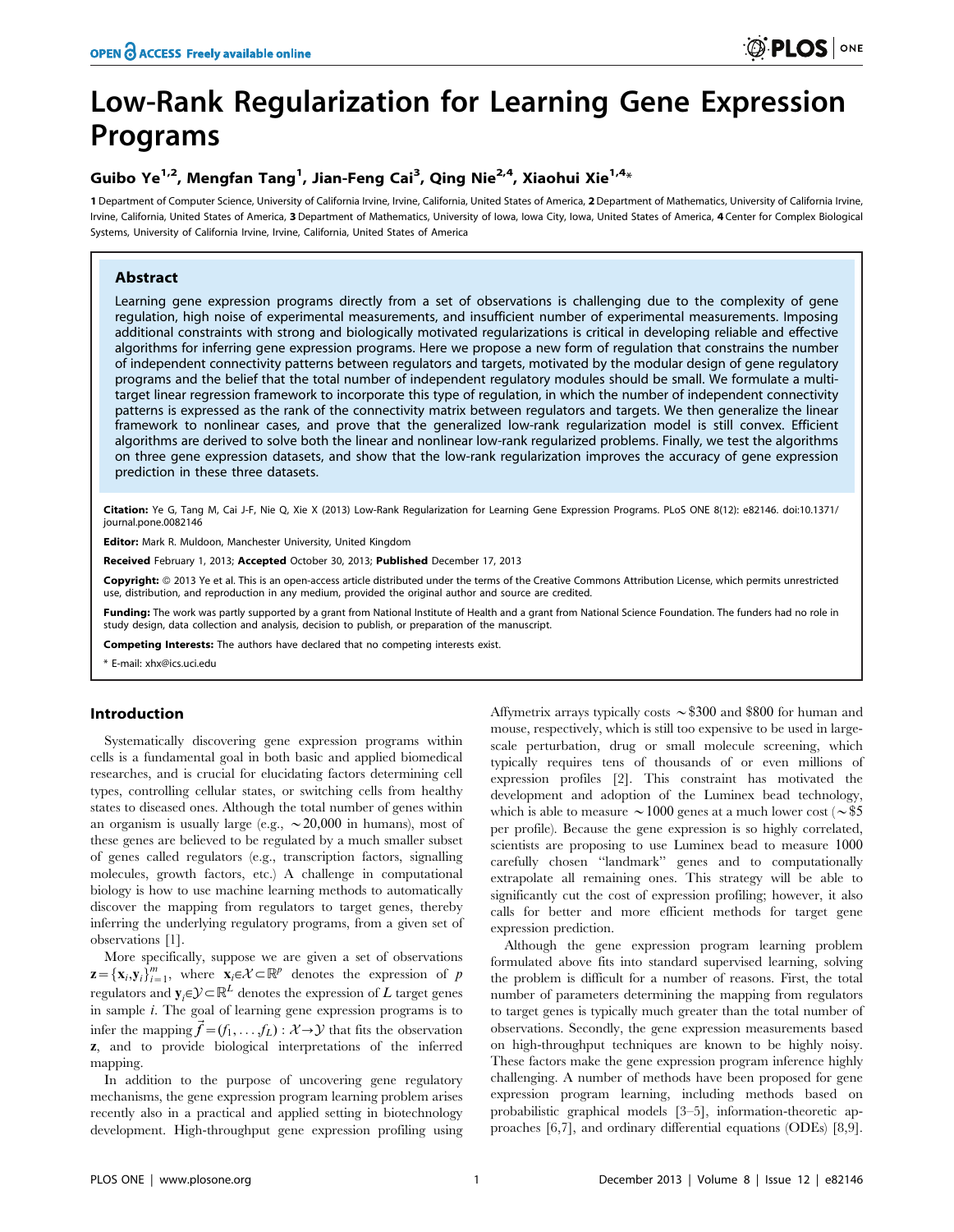See [1,10] for reviews of these and other approaches. However, the performance of these methods tend to be modest.

In this work, we formulate the gene expression program learning as a multi-target (more specifically L-target) regression problem, and use Tikhonov regularization to constrain the space of the L-target mapping. Two main forms of regularization with biological motivations have been proposed in the literature: a) sparsity - each target is likely regulated by only a few regulators instead of all, and b) *modularity* - the expression program is organized into modules, each consisting of a certain combination of regulators, and the total number of independent modules should be small. The sparsity regularization is well recognized and widely used in gene expression program inference [9,11,12]. Some of these previous work are based on graphical models [4,13], while others are based on regression. Within the regression framework, a common strategy of imposing sparsity is to use  $\ell_1$  norm regularization on regression coefficients, similar to the framework of Lasso (least absolute shrinkage and selection operator) [11,14].

The modularity regularization is much more difficult to handle and is the focus of this work. A popular approach is the probabilistic graphic model proposed by Segal et al. [15], which assigns target genes into different modules and constrains the genes within each module to be identically distributed, and models the regulatory program associated with each module using a rulebased decision tree. However, the Segal model is difficult to train, requiring long running time and only being able to find locally optimal solutions. In addition, the Segal model only captures the qualitative relationship between the regulators and targets since its main purpose is not on predicting the expression of target genes. Another approach taking the modularity structure into account is the SIMoNe proposed by Chiquet et al. [16]. SIMoNe models gene expression data using Gaussian graphical models, and imposes sparsity constraints on the inverse covariance matrix and introduces hidden nodes to the Gaussian graph to learn the network modularity. The primary goal of SIMoNe is to infer the gene regulatory networks in an unsupervised way without distinguishing regulator and target genes, which is different from our main objective.

Here we propose a new approach to incorporating the modularity constraint. We use the rank of the connectivity matrix between regulators and targets to represent the number of independent regulatory modules between them. The modularity regularization is then formulated as a low-rank constraint within a multi-target linear regression framework. The resulting model is convex, and we describe an efficient algorithm to find its globally optimal solution. We further show that the low-rank regularized regression problem can also be generalized to nonlinear cases, where we regularize the dimension of the hypothesis space of the L-target regression function. We prove that the resulting nonlinear low-rank model is still convex and derive an efficient algorithm to solve it. Finally, we benchmark the performance of the low-rank regulation models on two real biological datasets, and show that the low-rank regulation technique consistently improve prediction accuracy in both cases when compared to the Lasso model.

# Methods

#### Learning gene expression programs in linear space

We begin by introducing some notations. Let  $\mathbb R$  be the set of real numbers and  $\mathbb{R}_+$  the subset of non-negative ones. Denote  $\langle \cdot, \cdot \rangle_{\mathbb{R}^L}$ to be the inner product of  $\mathbb{R}^L$ . We assume that we have L target genes and define  $\mathbb{N}_L = \{1,2,\ldots,L\}$ . We further assume that for the  $\ell$ -th target gene  $(\ell \in N_L)$ , m samples  $\{x_i, y_i^{\ell}\}_{i=1}^m$  are available, where  $\mathbf{x}_i \in \mathcal{X} \subset \mathbb{R}^p$  denotes the expression of p regulators and

 $y_i^{\ell} \in \mathcal{Y}_{\ell} \subset \mathbb{R}$  denotes the expression of the  $\ell$  -th target gene in sample *i*. Let  $\mathbf{y}_i = (y_i^1, \dots, y_i^L)^T$  and  $\mathcal{Y} = \mathcal{Y}_1 \times \dots \times \mathcal{Y}_L$ . The goal of learning gene expression programs is to infer the mapping  $\vec{f} = (f_1, \ldots, f_L) : \mathcal{X} \to \mathcal{Y}$  that fits the observation  $\mathbf{z} = (\mathbf{x}_i, \mathbf{y}_i)_{i=1}^m$ , and to provide biological interpretations of the inferred mapping.

In this section, we assume that each target gene is linearly regulated by the regulators. That is, for each  $\ell \in \mathbb{N}_L$ ,  $f_{\ell} = \omega_{\ell}^T \mathbf{x}$ , where  $\omega_\ell$  is a fixed vector of coefficients.

Next we describe two types of regularization that can be used for gene expression program learning: one is the sparsity regularization, which has already been widely used in the literature, and the second is the *low-rank* regularization, which has not been used in the gene expression program learning, although having recently become popular in other problem domains such as matrix completion, covariance matrix estimation, metric learning, etc [17–20].

#### Sparsity regularization

Given the observation  $\{x_i, y_i^{\ell}\}_{i=1}^m$ , a natural way to infer  $\omega_{\ell}$  is to solve a least-square minimization problem:

$$
\hat{\omega}_{\ell} = \arg \min_{\omega_{\ell} \in \mathbb{R}^p} \frac{1}{2m} \sum_{i=1}^m \|\omega_{\ell}^T \mathbf{x}_i - \mathbf{y}_i^{\ell}\|^2, \tag{1}
$$

where the norm is the  $\ell_2$  norm by default. However, for the gene expression program learning problem, the  $\omega_{\ell}$  inferred by leastsquare minimization tends to be poor for a number of reasons: 1) the observations as measured by microarrays are usually very noisy, and 2)  $p$  is usually much larger than  $m$ , which can lead to overfitting. Various regularization techniques have been introduced to prevent overfitting including ridge regression [21] and Lasso [14]. Since each target gene is likely regulated by only a few regulators instead of all, a commonly used regularization technique in gene expression program learning is to impose an  $\ell_1$ -norm based sparsity regularization on  $\omega_\ell$  as in Lasso [9,11,12,14]:

$$
\hat{\omega}_{\ell} = \arg \min_{\omega_{\ell} \in \mathbb{R}^p} \frac{1}{2m} \sum_{i=1}^m \|\omega_{\ell}^T \mathbf{x}_i - \mathbf{y}_i^{\ell}\|^2 + \lambda_{\ell} \|\omega_{\ell}\|_1, \tag{2}
$$

where  $\lambda_{\ell} > 0$  is a regularization parameter. We will call (2) the Lasso model in the following.

#### Low-rank regularization

In the Lasso model, we treat each regulation function  $f_{\ell}$ separately and learn them independently. However, it is wellknown that the expression values of target genes are often highly correlated, and biologists believe that this high correlation is caused by sharing of regulatory programs among different genes. In addition, although there exist  $p$  regulators in an organism, the number regulatory programs (called modules by biologists) active in a particular experimental setting is often much lower than  $p$ . These considerations suggest that instead of learning each  $\omega_{\ell}$ separately for each gene, we should learn all  $\omega_{\ell}$ 's jointly, and impose a new regularization on the dimension of the span of the  $\omega_{\ell}$ 's.

Let  $W=(\omega_1, \ldots, \omega_L)$  be a  $p \times L$  matrix with each column corresponding to one  $\omega_{\ell}$ . Constraining the dimension of the span of the  $\omega_{\ell}$ 's is equivalent to regularizing the rank of W, which motivates us to propose the following model to learn gene expression programs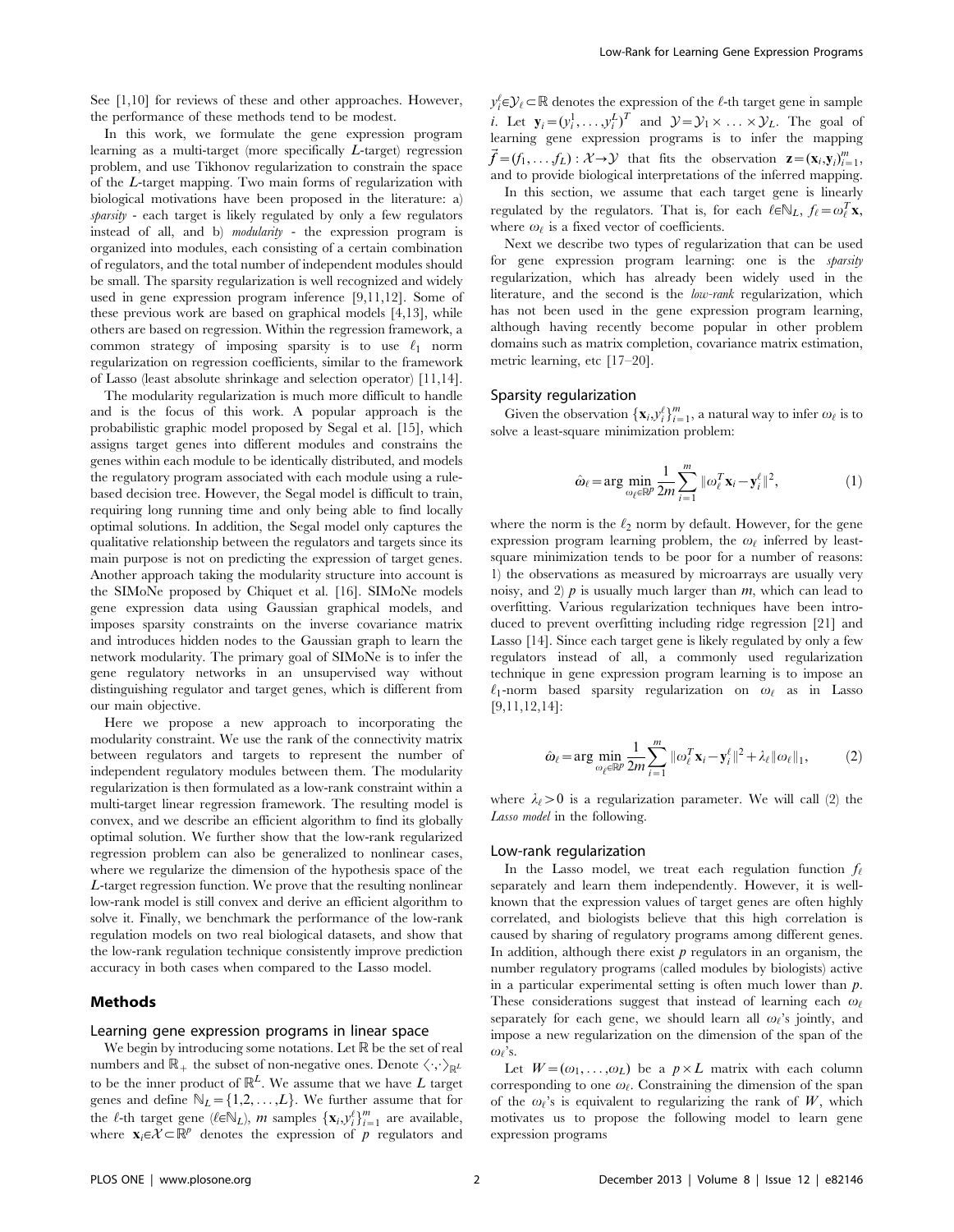$$
\hat{W} = \arg\min_{W \in \mathbb{R}^p \times L} \frac{1}{2m} \|Y - XW\|_F^2 + \lambda \|W\|_*,
$$
 (3)

where  $X = (\mathbf{x}_1, \dots, \mathbf{x}_m)^T$ ,  $Y = (\mathbf{y}_1, \dots, \mathbf{y}_m)^T$  and  $\|\cdot\|_F$  denotes the Frobenius norm for matrix.  $\|W\|_{*}$  is the nuclear norm of matrix W, defined to be the sum of the singular values of  $W$ . The nuclear norm is a convex function and is often used as a convex relaxation of the rank of  $W$  [22,23]. Since nuclear norm is convex, model (3) is a convex optimization problem. We will call (3) the linear low-rank model in the following. The linear low-rank model has not been proposed for gene expression analysis, although it has appeared in other problem domains such as matrix completion, covariance matrix estimation, metric learning, etc [17–20].

# Low-rank regularization for learning gene expression programs in nonlinear space

Next we show that the low rank regularization can also be extended to learn nonlinear gene expression program. We start by proposing a low-rank regularization model in the Hilbert space, then prove that the model is a well-defined convex problem, and finally provide an algorithm to solve the model in the reproducing kernel Hilbert space (RKHS).

Low-rank model in Hilbert Space. We assume that each target gene is nonlinearly regulated by its regulators and the mapping  $f_{\ell} \in \mathcal{H}_0$ , which is a Hilbert space. Furthermore, we assume that the mappings of different target genes are related to each other in such a way that  $f_{\ell}$  lies in a common low-dimensional subspace of  $\mathcal{H}_0$ . Note that the assumption of  $\{f_\ell\}_{\ell \in \mathbb{N}_\ell}$  sharing a common subspace in Hilbert space is a natural generalization of the low-rank constraint in the linear case, where the weighting vectors  $\{\omega_\ell\}_{\ell \in \mathbb{N}_\ell}$  share a low-dimensional subspace in Euclidean space  $\mathbb{R}^d$ .

Under the above assumption, the space span ${f_1, \ldots, f_L}$ , consisting of all linear combinations of functions  $f_{\ell}(\ell \in N_L)$ , is a low-dimensional subspace in  $H_0$ . Let  $\vec{g} = (g_1, \ldots, g_L)$ . Denote an operator  $\mathcal{D}_{\vec{e}} : \mathbb{R}^L \rightarrow \mathcal{H}_0$ ,

$$
\mathcal{D}_{\vec{g}}(\mathbf{c}) = \sum_{\ell=1}^{L} c_{\ell} g_{\ell},\tag{4}
$$

where  $\mathbf{c} = (c_1, \dots, c_L)^T \in \mathbb{R}^L$ . Let  $\text{Ran} (\mathcal{D}_{\vec{g}})$  be the range of  $\mathcal{D}_{\vec{g}}$  and  $\mathcal{D}^*_{\vec{g}}$  be the adjoint operator of  $\mathcal{D}_{\vec{g}}$ . Then,  $\text{Ran}(\mathcal{D}_{\vec{g}})$  = span  $\{g_{\ell} : \ell \in \mathbb{N}_L\}$ . It is easy to see that  $\mathcal{D}_{\vec{g}}$  is a compact operator, and the dimension of  $\text{Ran}(\mathcal{D}_{\vec{g}})$  is finite and determined by the number of nonzero singular values of the operator  $\mathcal{D}_{\vec{p}}$ . In order to enforce span $\{g_{\ell} : \ell \in \mathbb{N}_L\}$  lying in a lowdimensional subspace in  $H_0$ , we can choose the following regularization term  $J_0(\vec{g}) = \#\{\sigma : \sigma \text{ is a nonzero singular value}\}$ of  $\mathcal{D}_{\vec{g}}\}$ , which equals to the number of nonzero eigenvalues of  $\mathcal{D}_{\vec{g}}^* \mathcal{D}_{\vec{g}}$ , and regularizes the dimension of  $\text{Ran}(\mathcal{D}_{\vec{g}})$ . However, this regularization term is difficult to calculate as it is both nonconvex and nonsmooth. Motivated by the theory of compressed sensing and matrix completion [22,23], we use a convex relaxation of  $J_0(\vec{g})$  by taking the  $\ell_1$  norm of all eigenvalues of

 $\sqrt{\mathcal{D}_{\vec{g}}^* \mathcal{D}_{\vec{g}}}$  as the regularization term, that is,

where  $\|\mathcal{D}_{\vec{g}}\|_* = \|\sqrt{\mathcal{D}_{\vec{g}}^* \mathcal{D}_{\vec{g}}}\|_* = \sum_i \sigma_i$  with  $\sigma_i$  being the *i*-th singular value of  $\mathcal{D}_{\vec{p}}$ .

We prove Theorem 1 in Material S1, which shows that the regularization term  $J_1(\vec{g})$  is convex, and can be rewritten as  $J_1(\vec{g}) = ||\sqrt{G(\vec{g})}||_*$ , where  $G(\vec{g})$  is an  $L \times L$  square matrix with the  $(i,j)$  entry being  $\langle g_i, g_j \rangle_{\mathcal{H}_0}$ , the inner product between  $g_i$  and  $g_j$  in

 $\mathcal{H}_0$ .<br> **Theorem 1.** Let  $g_i \in \mathcal{H}_0, i = 1, ..., L$  and  $\langle \cdot, \cdot \rangle_{\mathcal{H}_0}$  be the inner product in  $\mathcal{H}_0$ . The operator  $\mathcal{D}_{\vec{\bm{g}}}$  is defined by (4). Then

- 1. for any  $h \in \mathcal{H}_0$ , we have  $\mathcal{D}_{\vec{g}}^* h = (\langle g_1, h \rangle_{\mathcal{H}_0}, \ldots, \langle g_L, h \rangle_{\mathcal{H}_0})^T$ .
- 2.  $\mathcal{D}^*_{\vec{g}}\mathcal{D}_{\vec{g}}$  is a linear operator from  $\mathbb{R}^L\!\mapsto\!\mathbb{R}^L$  and  $\mathcal{D}^*_{\vec{g}}\mathcal{D}_{\vec{g}}=G(\vec{g})$ :  $=\left(\langle g_i,g_j\rangle_{\mathcal{H}_0}\right)_{i,j\in\mathbb{N}_L}.$
- 3.  $J_1(\vec{g})$  is convex. That is, for any  $\vec{g}^1 = (g_1^1, \ldots, g_L^1)^T \in \mathcal{H}_0^L$ ,  $\vec{g}^2 =$  $(g_1^2, \ldots, g_L^2)^T \in \mathcal{H}_0^L$  and  $\alpha \in [0,1],$  we have  $J_1(\alpha \vec{g}^1 + (1-\alpha)\vec{g}^2) \leq \alpha J_1(\vec{g}^1) + (1-\alpha)J_1(\vec{g}^2).$

Based on the above formulation and using least square error for the data fitting term, we therefore propose to learn gene expression programs in Hilbert space  $\mathcal{H}_0$  by minimizing the following objective function

$$
R(\vec{f}) = \frac{1}{2m} \sum_{\ell=1}^{L} \sum_{i=1}^{m} (y_i^{\ell} - f_{\ell}(\mathbf{x}_i))^2 + \lambda ||\sqrt{G(\vec{f})}||_* \tag{6}
$$

where  $\lambda > 0$  is a regularization parameter. We will refer to this model as nonlinear low-rank model.

Linear case. Next we will show that model (6) can be viewed as a generalization of the low-rank model (3) from linear setting to nonlinear setting. We assume that each target  $\ell \in \mathbb{N}_L$  is well described by a linear function defined, for every  $\mathbf{x} \in \mathbb{R}^d$ , as  $f_{\ell}(\mathbf{x}) = \omega_{\ell}^{T} \mathbf{x}$ , where  $\omega_{\ell}$  is a fixed vector of coefficients. As these linear functions are uniquely determined by those coefficients  $\omega_{\ell}, \ell \in \mathbb{N}_L$ , we can define the inner product for linear functions as

$$
\langle w_i^T \mathbf{x}, w_j^T \mathbf{x} \rangle = \langle w_i, w_j \rangle_{\mathbb{R}^d} = w_i^T w_j. \tag{7}
$$

That is, we have implicitly chosen the Hilbert space  $\mathcal{H}_0=\mathbb{R}^d$ . Denote  $W=(\omega_1,\ldots,\omega_T)$ . Using (7), we have  $G(\vec{f}) = (\langle f_i, f_j \rangle)_{ij} = (\langle \omega_i, \omega_j \rangle)_{ij} = W^T W.$  Note that  $\sqrt{W^T W}$ <sub>k</sub> =  $\|W\|_*$ . Therefore, (6) can be reformulated as

$$
R(\vec{f}) = \frac{1}{2m} \sum_{\ell=1}^{L} \sum_{i=1}^{m} (y_i^{\ell} - \omega_{\ell}^{T} \mathbf{x}_i)^2 + \lambda ||W||_*.
$$
 (8)

**Kernel case.** Reproducing kernel Hilbert space  $\mathcal{H}_K$  is widely used in statistical inference and machine learning [24–26]. It is associated with a Mercer kernel  $K$  which is a continuous, symmetric and positive semidefinite function [27]. We denote its inner product as  $\langle \cdot, \cdot \rangle_K$ . The reproducing property of  $\mathcal{H}_K$  states that  $f(\mathbf{x}) = \langle f, K_{\mathbf{x}} \rangle_K$ , for all  $f \in \mathcal{H}_K$ .

The nonlinear low-rank model (6) can be much simplified when  $\mathcal{H}_0 = \mathcal{H}_K$ . We prove the following representer theorem in Material S1.

**Theorem 2.** Given a data set  $\mathbf{z}$  :  $= {\mathbf{x}_i, y_i^{\ell}}_{i=1}^{m}$ , then the minimizer

$$
\vec{f}^{\mathbf{z}} = \arg\min_{f_{\ell} \in \mathcal{H}_K} R_1(\vec{f})
$$
\n(9)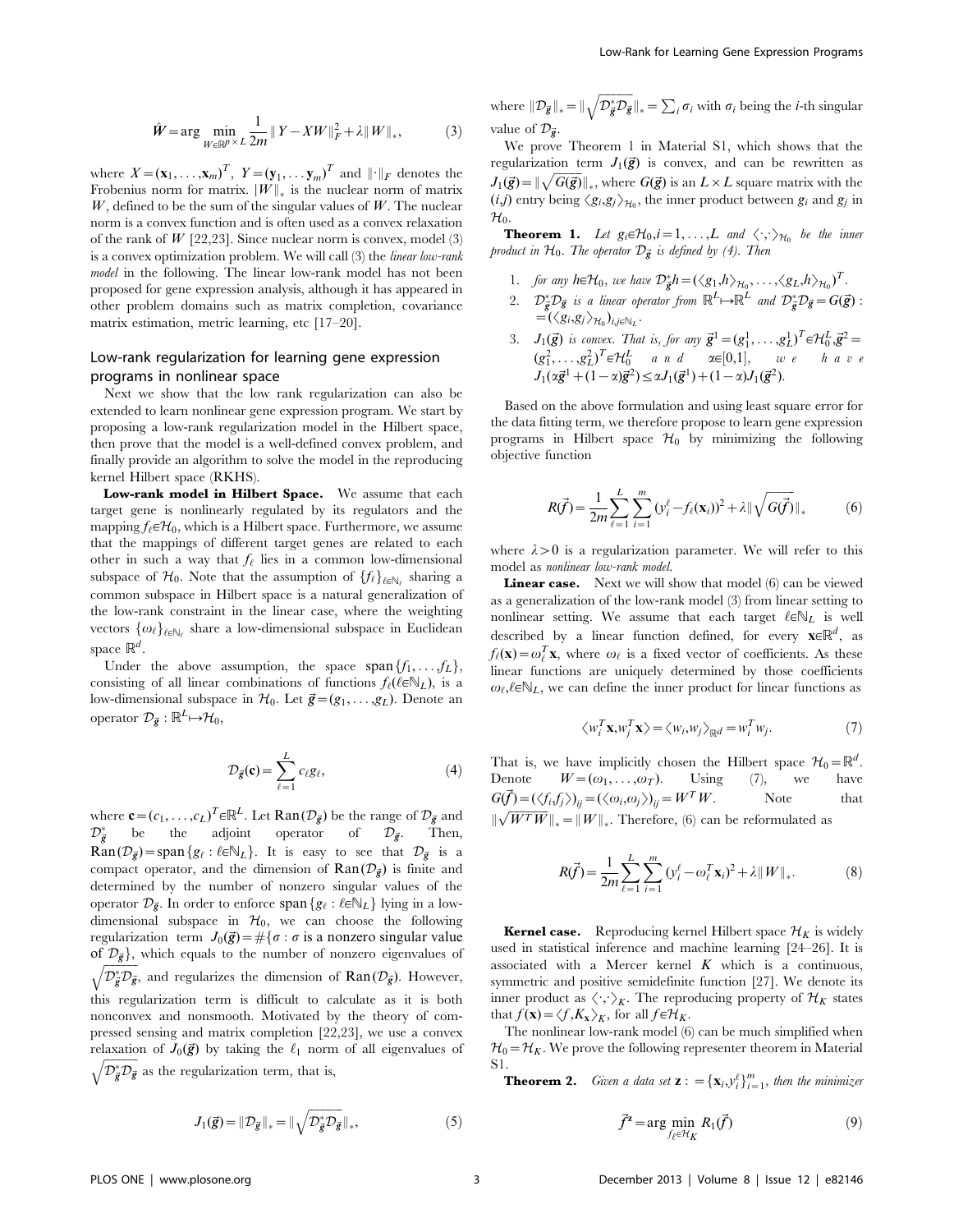exists and each component  $f_{\ell}^{\mathbf{z}}$  takes the following form

$$
f_{\ell}^{\mathbf{z}} = \sum_{i=1}^{m} c_{i}^{\ell, \mathbf{z}} K(\mathbf{x}_{i}, \mathbf{x}),
$$

where  $c_i^{\ell, \mathbf{z}} \in \mathbb{R}$  for  $i \in \mathbb{N}_m, \ell \in \mathbb{N}_L$ .

As a consequence, the minimizer of (6) exists, and each component of  $\vec{f}$  lies in the finite dimensional space spanned by  $\{K_{\mathbf{x}_i} : i \in \mathbb{N}_m\}$ , where  $K_{\mathbf{x}_i}(\cdot) = K(\mathbf{x}_i, \cdot)$ . More specifically, we can show that the solution to the nonlinear low-rank model (6) is

$$
f_{\ell}(\mathbf{x}) = \sum_{i=1}^{m} c_i^{\ell} K(\mathbf{x}_i, \mathbf{x})
$$

for each  $l = 1, \dots, L$ , where  $c_i^{l}$  are the coefficients. Furthermore, it can be shown that the coefficients are determined as the optimal solution that minimizes the following convex function

$$
\min_{C \in \mathbb{R}^{m \times L}} \Phi(C) = \frac{1}{2m} \sum_{\ell=1}^{L} \sum_{i=1}^{m} (y_i^{\ell} - \mathbf{c}_{\ell}^{T} \mathbf{k}_i)^2 + \lambda \| \sqrt{C^{T} \mathbf{K} C} \|_{*}, \qquad (10)
$$

where  $\mathbf{c}_{\ell} = (c_1^{\ell}, \dots, c_m^{\ell})^T$  is a column vector,  $C = (\mathbf{c}_1, \dots, \mathbf{c}_L)$  is an  $m \times L$  matrix, and  $\mathbf{K} = (K(\mathbf{x}_i, \mathbf{x}_j))_{i,j=1}^m$  is an  $m \times m$  with the *i*-th column denoted by  $\mathbf{k}_i$ . The problem (10) is of finite dimension, and next we describe an algorithm to solve it.

#### Algorithms

In this section, we derive computational algorithms to solve lowrank regularized linear model (3) and nonlinear model (10).

Low-rank regularized linear model. Decompose the objective function (3),  $F(W) = \frac{1}{2m} ||Y - XW||_F^2 + \lambda ||W||_*$  into two parts with  $f(W) = \frac{1}{2m} ||Y - XW||_F^2$  and  $g(W) = \lambda ||W||_*$ . The first component  $f(W)$  is both convex and differentiable, and  $\nabla f(W) = \frac{1}{m} X^T (XW - Y)$ . However, the second component  $g(W)$  is not differentiable, although it is still convex.

Define  $O<sub>L</sub>(W,D)$  to be

$$
Q_L(W,D) = \frac{1}{2m} ||Y - XD||_F^2 + \langle W - D, \nabla f(W) \rangle +
$$
  

$$
\frac{L}{2} ||W - D||_F^2 + \lambda ||W||_*,
$$
 (11)

where  $D \in \mathbb{R}^{m \times L}$  is a given matrix and L is a positive scalar.  $Q_L(W,D)$  can be viewed as an approximation of  $F(W)$  around D, and the approximation is accurate when  $W$  is sufficiently close to D. Although it is still a non-differentiable function of  $W$ , there exists a unique minimizer of  $Q_L(W,D)$  for a given D, and the solution can be written down explicitly. Denote the minimizer of  $Q_L(W,D)$  for a given D by  $p_L(D)$ . Next we write down an explicit formula for  $p_L(D)$ .

Given a matrix  $A \in \mathbb{R}^{n_1 \times n_2}$  of rank r, denote the singular value decomposition of A by  $A = U\Sigma V^T$ , where  $U \in \mathbb{R}^{n_1 \times r}$ ,  $V \in \mathbb{R}^{r \times n_2}$ ,  $U^T U = I$ ,  $V^T V = I$ , and  $\Sigma = diag(\sigma_1, \ldots, \sigma_r)$ with  $\sigma_i>0$  being singular values. For any  $\tau>0$ , define the following soft-thresholding operator of matrix A

$$
\mathcal{D}_{\tau}(A) = U \mathcal{D}_{\tau}(\Sigma) V^T, \qquad (12)
$$

where  $\mathcal{D}_{\tau}(\Sigma) = \text{diag}((\sigma_1 - \tau)_+, (\sigma_2 - \tau)_+, \dots, (\sigma_r - \tau)_+)$  with  $(x)$ <sub>+</sub> = 0 if x < 0 and x otherwise. With this definition, it can be shown that [17]

$$
p_L(D) = \mathcal{D}_{\underline{j}}(D + \frac{1}{L}\nabla f(D))\tag{13}
$$

Using the above-mentioned notations and definitions, a Nesterov's algorithm [28] can be derived to solve the low-rank regularized linear model (3). The detailed steps are shown in Algorithm 1.

Algorithm 1. Nesterov's algorithm for solving (3) with backtracking Initialize  $L_0, W_0 \in \mathbb{R}^{m \times L}$ . Set  $D_1 = W_0, t_1 = 1$ 

#### repeat

Step k, 1) Find the smallest nonnegative integers  $i_k$  such that with  $L=2^{i_k}L_{k-1}$ 

$$
F(p_{\tilde{L}}(D_k)) \le Q_{\tilde{L}}(p_{\tilde{L}}(D_k), D_k).
$$

Step k, 2) Set  $L_k = 2^{i_k}L_{k-1}$  and compute

$$
W_k = p_{L_k}(D_k),
$$

$$
t_{k+1} = \frac{1 + \sqrt{1 + 4t_k^2}}{2},
$$

$$
D_{k+1} = W_k + \frac{t_k - 1}{t_{k+1}} (W_k - W_{k-1}).
$$

until

Convergence

Low-rank regularized nonlinear model. We first convert the problem (10) into a more compact form by changing the optimization variables. Then we derive an algorithm to solve the problem based on the Nesterov's method [29,30]. Note that  $\bf{K}$  is symmetric and positive semidefinite, so is its square root  $K^{\frac{1}{2}}$ . Denote the *i*-th column of  $\mathbf{K}^{\frac{1}{2}}$  by  $\mathbf{k}^{\frac{1}{2}}_i$  i.e.,  $\mathbf{K}^{\frac{1}{2}} = (\mathbf{k}^{\frac{1}{2}}_1, \ldots, \mathbf{k}^{\frac{1}{2}}_m)$ . Let  $\tilde{C} = \mathbf{K}^{\frac{1}{2}}C$  and write  $\tilde{C} = (\tilde{\mathbf{c}}_1, \dots, \tilde{\mathbf{c}}_L)$ . Then  $\Phi(C)$  in equation (10) can be rewritten as a function of  $\tilde{C}$ 

$$
\Psi(\tilde{C}) = \frac{1}{2m} \sum_{\ell=1}^{L} \sum_{i=1}^{m} \left( y_i^{\ell} - \tilde{\mathbf{c}}_{\ell}^{T} \mathbf{k}_{i}^{2} \right)^{2} + \lambda \|\tilde{C}\|_{*}
$$
\n
$$
= \frac{1}{2m} \|Y - \mathbf{K}^{\frac{1}{2}} \tilde{C}\|_{F}^{2} + \lambda \|\tilde{C}\|_{*},
$$
\n(14)

where  $Y = (\mathbf{y}_1, \dots, \mathbf{y}_m)^T$  with  $\mathbf{y}_i = (y_i^1, \dots, y_i^L)^T$ . Thus finding a solution  $C_{\mathbf{z}}$  of equation (10) is equivalent to identifying,

$$
\tilde{C}_z = \arg\min_{\tilde{C} \in \mathbb{R}^{m \times L}} \Psi(\tilde{C}),\tag{15}
$$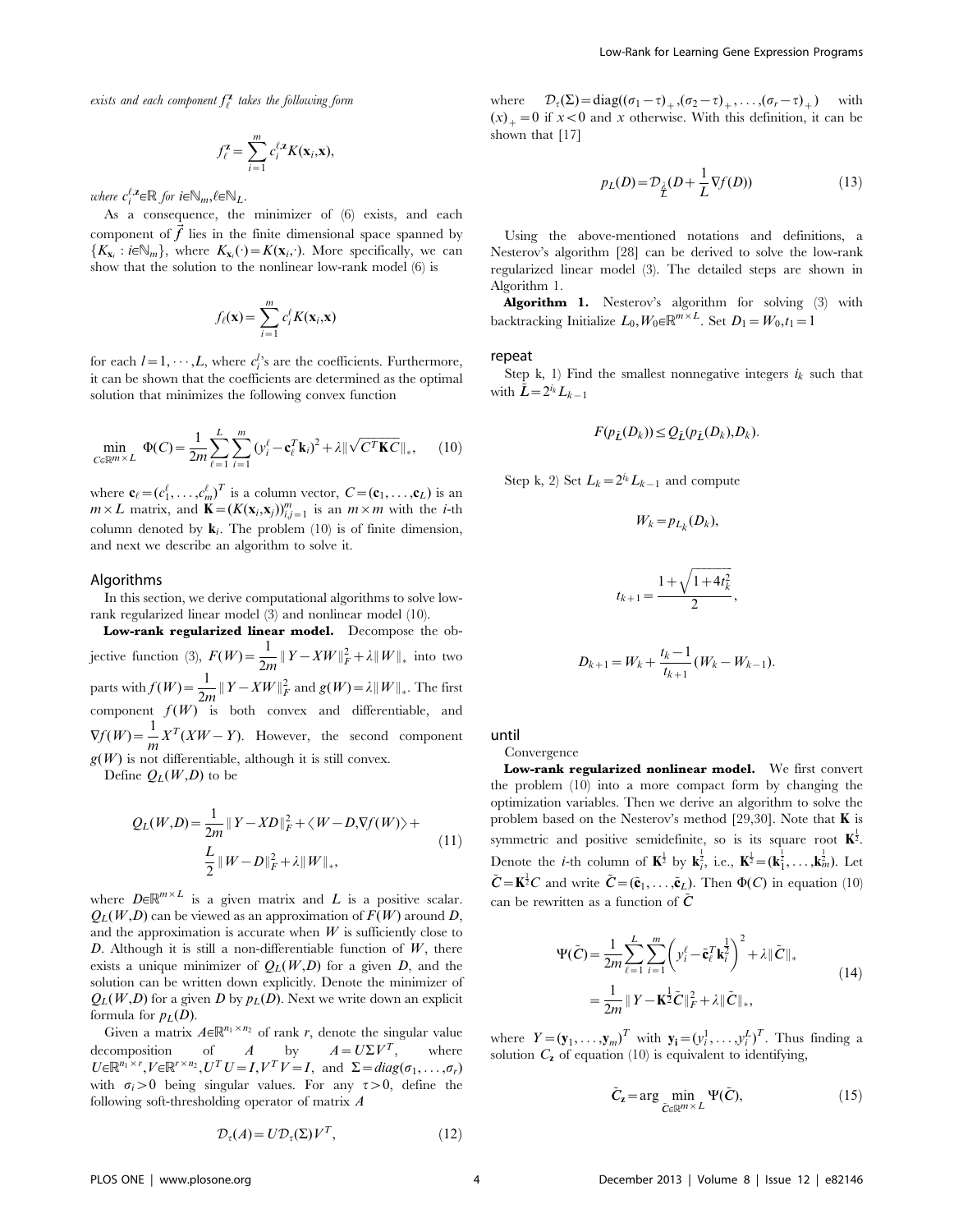followed by setting  $C_{\mathbf{z}} = \mathbf{K}^{-\frac{1}{2}} \tilde{C}_{\mathbf{z}}$  where  $\mathbf{K}^{-\frac{1}{2}}$  is the (pseudo) inverse of  $\mathbf{K}^{\frac{1}{2}}$  when **K** is (not) invertible.

Similar to the linear case, we first decompose  $\Psi(\tilde{C})$  into two parts with  $f(\tilde{C}) = \frac{1}{2m} ||Y - \mathbf{K}^{\frac{1}{2}} \tilde{C}||_F^2$  and  $g(\tilde{C}) = \lambda ||\tilde{C}||_*$ .  $f(\tilde{C})$  is differentiable and  $\nabla f(\tilde{C}) = \frac{1}{m} (\mathbf{K}^{\frac{1}{2}})^T (\mathbf{K}^{\frac{1}{2}} \tilde{C} - Y).$ 

Define  $Q_L(\tilde{C}, D)$  as the following form,

$$
Q_L(\tilde{C}, D) = \frac{1}{2m} ||Y - \mathbf{K}^{\frac{1}{2}}D||_F^2 + \langle \tilde{C} - D, \nabla f(\tilde{C}) \rangle
$$
  
+ 
$$
\frac{L}{2} ||\tilde{C} - D||_F^2 + \lambda ||\tilde{C}||_*,
$$

where  $D \in \mathbb{R}^{m \times L}$  is a given matrix and  $L > 0$ .

The unique minimizer of  $Q_L(\tilde{C}, D)$  is denoted by  $p_L(D)$ , and we apply soft-thresholding operator (12) to give the explicit form of  $p_L(D)$ ,

$$
p_L(D) = \mathcal{D}_{\underline{\lambda}}(D + \frac{1}{L}\nabla f(D)).\tag{16}
$$

With the above-mentioned notations and definitions, we derive Algorithm  $3'$ ) $\omega$  to solve problem (10).

Algorithm 2. Nesterov's algorithm for solving (10) with backtracking Initialize  $L_0, \tilde{C}_0 \in \mathbb{R}^{m \times L}$ . Set  $D_1 = \tilde{C}_0, t_1 = 1$ 

# repeat

Step k, 1) Find the smallest nonnegative integers  $i_k$  such that with  $\tilde{L}=2^{i_k}L_{k-1}$ 

$$
\Psi(p_{\tilde{L}}(D_k)) \leq Q_{\tilde{L}}(p_{\tilde{L}}(D_k), D_k).
$$

Step k, 2) Set  $L_k = 2^{i_k}L_{k-1}$  and compute

$$
\tilde{C}_k = p_{L_k}(D_k),
$$
  

$$
t_{k+1} = \frac{1 + \sqrt{1 + 4t_k^2}}{2},
$$
  

$$
D_{k+1} = \tilde{C}_k + \frac{t_k - 1}{t_{k+1}}(\tilde{C}_k - \tilde{C}_{k-1}).
$$

until

Convergence Return  $C_{\mathbf{z}} = \mathbf{K}^{-\frac{1}{2}} \tilde{C}_{k}$ 

#### Results

Next we test the performance of the low-rank regularization models (both linear and nonlinear) described above on three real biological datasets. We will compare the performance of our models to the Lasso model (2), which imposes a sparsity constraint within a linear regression framework, and the SiMoNe model [16], which models the modularity structure with a Gaussian graphical

model framework. In each of the three experiments, we divide the data into training and test datasets. The models are trained based on training data, and the performance of the resulting models are then evaluated based on test data. We use root-mean-square error (RMSE) to measure the differences between values predicted by each model and the the values actually observed. The average RMSE over all target genes measured on the training and test data will be called training and testing error, respectively. The regularization parameter  $\lambda$  of our models is automatically tuned through ten-fold cross-validation based only on the training data, and is set to be the value that gives rise to the best cross-validation performance.

#### Yeast gene expression data

We tested our models on a yeast gene expression dataset [31], which contains mRNA measurements of 2,355 genes of Saccharomyces cerevisiae responding to diverse environmental transitions including temperature shocks, amino acid starvation, hydrogen peroxide, etc. Overall the dataset contains microarray measurements of yeast genes in 173 environmental transitions (will be referred to as samples). The dataset was rescaled to make the expression values of each gene to be mean 0 and variance 1 across the 173 samples. We used a list of 321 candidate regulators manually compiled in [15] based on biological annotations (including transcription factors and signaling molecules) as our regulator genes. We used this dataset to learn the regulatory relationship between these 321 regulators and the other 2,034 genes, which will be called targets. We benchmarked the performance of our and control models using ten-fold crossvalidation. More specially, we randomly partitioned the 173 samples into 10 nonoverlapping subsets. Each model was trained using nine of the ten subsets, the regularization parameter  $\lambda$  in each model was tuned via cross validation on 10 dimensional logarithmically spaced vector ranging between  $10^{-3}$  and  $10^{2}$ . After choosing the lambda, the test performance of the learned model was then measured using the remaining subset. We used root-mean-square error (RMSE) to measure the differences between values predicted by each model and the the values actually observed. The average RMSE over all target genes measured on the training and test data will be called training and testing error, respectively.

The training and test performance of four models - SiMoNe [16], linear low-rank (3), nonlinear low-rank (10), and Lasso (2), on the yeast gene expression dataset is summarized in Table 1. The linear low-rank model (3) reduces training error by 10:5% and testing error by 6:1% when compared to the Lasso model (2). The regression-based models, including ours and Lasso, significantly outperform SiMoNe in both training and test performance. If we look specifically at the prediction accuracy of each target gene, we note that 84% of the targets are predicted more accurately by the linear low-rank model than by Lasso (Figure 1). We used an ANOVA kernel to train the nonlinear low-rank model [32]. Although the training error of the nonlinear model is 6:9% smaller than that of the linear low-rank model, the testing performance of the two models is similar. The optimal rank returned by the linear model is 78 and the one returned by the nonlinear model is 88, suggesting the existence of approximately 78–88 regulatory modules that are active in this dataset.

# Human hematopoietic gene expression data

We also tested our models on a human hematopoietic gene expression dataset [33], which measures mRNA expression values of human genes during hematopoietic differentiation. The dataset contains expression profiles of 8,968 genes in 38 hematopoietic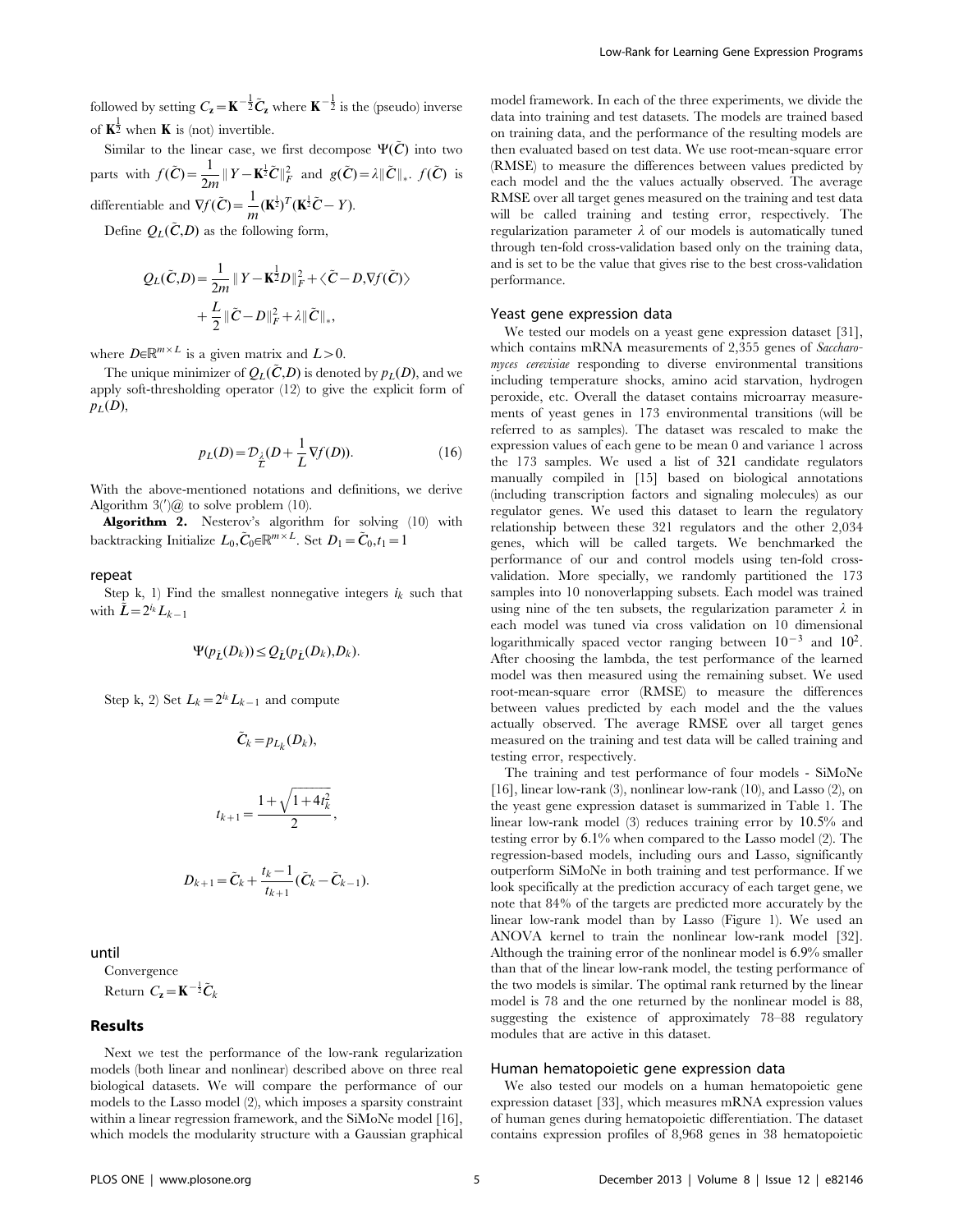

Figure 1. Comparison of the testing performance of the linear low-rank regularization model vs. Lasso on the yeast gene expression dataset. Each \* indicates one target gene. X-axis represents the test RMSE of the Lasso model, whereas Y-axis represents the test RMSE of the linear low-rank model. The figure shows that the low-rank model yields lower testing error than Lasso for most target genes. doi:10.1371/journal.pone.0082146.g001

states with a total of 211 experiment conditions (will also be referred to as samples). We used a list of 523 candidate regulators manually complied in [33] based on biological annotations (including important transcriptional regulators or signalling molecules previously implicated in hematopoietic differentiation) as our regulator genes. Among the remaining non-regulator genes, we removed genes with low variance across the samples, and kept only the top 1000 genes with highest variance. These 1000 genes will be called target genes, and our goal is to learn the regulatory relationship between the 523 regulators and the 1000 target genes. We rescaled the expression of each gene (both regulators and targets) to be mean 0 and variance 1 across the samples. Similar to the yeast dataset, we benchmarked the performance of our and control models on this dataset using ten-fold cross-validation, and RMSE was used to measure both training and testing errors.

The training and test performance of four models - SiMoNe [16], linear low-rank (3), nonlinear low-rank (10), and Lasso (2), on

Table 1. Root-mean-squared error (RMSE) comparison among different models on the yeast gene expression data.

| l Model            | <b>Training error</b> | <b>Testing error</b> |  |
|--------------------|-----------------------|----------------------|--|
| <b>SiMoNe</b>      |                       | $1.0074 \pm 0.0650$  |  |
| Lasso              | $0.3897 \pm 0.0045$   | $0.6124 \pm 0.0583$  |  |
| Linear low-rank    | $0.3488 \pm 0.0014$   | $0.5750 \pm 0.0053$  |  |
| Nonlinear low-rank | $0.3249 \pm 0.0063$   | $0.5752 \pm 0.0054$  |  |

''Lasso'' represents model (2), ''Linear low-rank'' represents model (3), and ''Nonlinear low-rank'' represents model (6) with ANOVA kernel. SiMoNe is the model described by Chiquet et al. [16]. Both training and testing errors are measured in terms of RMSE averaged over all target genes. Shown here are mean  $\pm$  standard deviation values of RMSEs in ten different runs. doi:10.1371/journal.pone.0082146.t001

the human hematopoietic gene expression dataset is summarized in Table 2. The linear low-rank model (3) reduces training error by 20:0% and testing error by 3:2% when compared to the Lasso model. Similar to the yeast dataset, the regression-based models outperform SiMoNe by a large margin. If we look specifically at the prediction accuracy of each target gene, we find that 70% of the targets are predicted more accurately by the linear low-rank model than by Lasso (Figure 2). Similar to the yeast dataset, we used an ANOVA kernel to train the nonlinear low-rank model. The training error of the nonlinear model is  $5.0\%$  smaller than that of the linear low-rank model, but their testing performance is similar. The optimal rank returned by the linear model is 112 and the one returned by the nonlinear model is 109, suggesting that approximately 109–112 regulatory modules are active in this hematopoietic gene expression dataset.

### Connectivity map data

The third dataset we have experimented with is the connectivity map data provided by Lamb et al. [2], which contains gene expression measurements of human cells responding to diverse treatments with chemical compounds and genetic reagents. The connectivity map data contains microarray measurements of human genes in thousands of profiles (will be referred to as samples). For regulator genes, we used 978 ''landmark'' genes determined by the connectivity map project as the set of genes that are most predictive of the expression of the other genes (Aravind Subramanian, personal communication). Among the remaining non-regulator genes, we used the top 10,000 genes with highest variances across samples as our target genes. We randomly selected 1000 samples from this dataset to benchmark the performance of our and other models (we were unable to use all samples due to computational constraints.) Our goal is to learn the regulatory relationship between the 10,000 target genes and the 978 landmark genes based on these 1000 samples.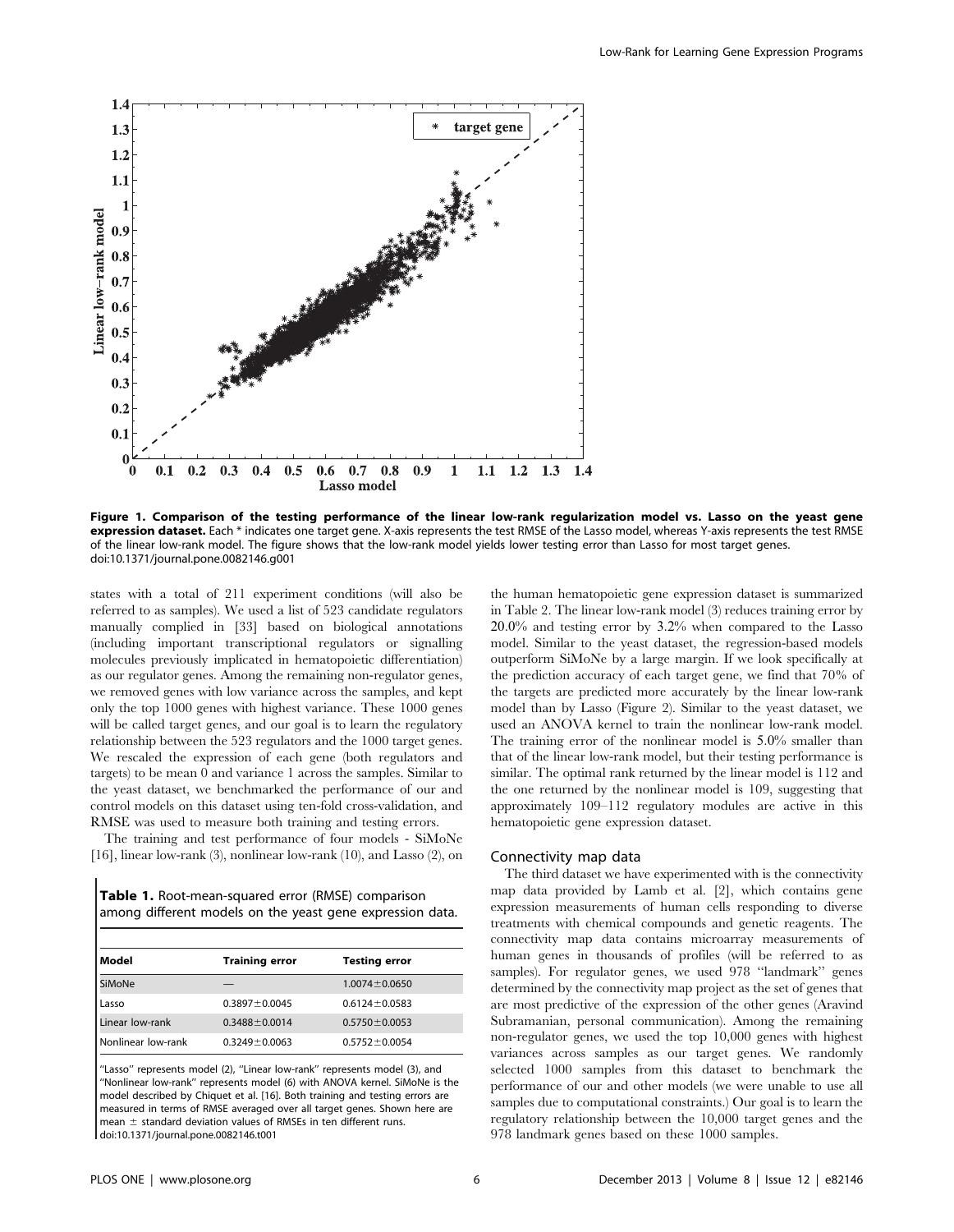

Figure 2. Comparison of the testing performance of the linear low-rank regularization model vs. Lasso on the human hematopoietic gene expression dataset. Each \* indicates one target gene. X-axis represents the test RMSE of the Lasso model, whereas Y-axis represents the test RMSE of the linear low-rank model. The figure shows that the low-rank model yields lower testing error than Lasso for most target genes.

doi:10.1371/journal.pone.0082146.g002

We benchmarked the performance of our and control models using ten-fold cross-validation. More specifically, we randomly partitioned the samples into ten nonoverlapping subsets. Each model was trained using nine of the ten subsets, and the test performance of the learned model was then measured using the remaining subset. We used root-mean-square error (RMSE) to measure the differences between values predicted by each model and the the values actually observed. The average RMSE over all target genes measured on the training and test data will be called training and testing error, respectively.

We were unable to obtain SiMoNe results after hours of running the program, which might be due to the large number of genes contained in this dataset, and the fact that the inverse covariance matrix between these genes is too large to be handled

Table 2. Root-mean-squared error (RMSE) comparison among different models on the human hematopoietic gene expression data.

| Model              | <b>Training error</b> | <b>Testing error</b> |
|--------------------|-----------------------|----------------------|
| SiMoNe             |                       | $0.9987 \pm 0.0400$  |
| Lasso              | $0.2345 \pm 0.0024$   | $0.3881 \pm 0.0265$  |
| Linear low-rank    | $0.1877 \pm 0.0030$   | $0.3758 \pm 0.0265$  |
| Nonlinear low-rank | $0.1783 \pm 0.0005$   | $0.3767 \pm 0.0265$  |

''Lasso'' represents model (2), ''Linear low-rank'' represents model (3), and ''Nonlinear low-rank'' represents model (6) with ANOVA kernel. SiMoNe is the model described by Chiquet et al. [16]. Both training and testing errors are measured in terms of RMSE averaged over all target genes. Shown here are mean  $\pm$  standard deviation values of RMSEs in ten different runs. doi:10.1371/journal.pone.0082146.t002

by SiMoNe. So next we will focus on comparing the performance of our models to Lasso. The performance of the linear low-rank (3), nonlinear low-rank (10), and Lasso (2), on the connectivity map data is summarized in Table 3. The nonlinear low-rank model achieves the lowest testing error in this dataset. The testing performances of linear low-rank model and Lasso are similar, with the testing errors of both models 4:31% higher than the nonlinear low-rank model. If we compare the prediction performance of each target gene, 88% of the target genes are predicted more accurately by the nonlinear low-rank model than by Lasso.

Our algorithms were implemented in Matlab and run on the platform of Intel Xeon E5-4617 - 2.9 GHz 1-Core CPU with 128 GB memory. The CPU times of running our algorithms on the three datasets are shown in Table 4. The time complexity of Algorithm 1 and 2 is mainly determined by the singular value decomposition step. Exact singular value decomposition of a  $m \times n$ 

Table 3. Root-mean-squared error (RMSE) comparison among different models on the connectivity map gene expression data.

| Model              | <b>Training error</b> | <b>Testing error</b> |
|--------------------|-----------------------|----------------------|
| Lasso              | $0.4943 \pm 0.0008$   | $0.7077 \pm 0.0134$  |
| Linear low-rank    | $0.5157 \pm 0.0004$   | $0.7000 \pm 0.0123$  |
| Nonlinear low-rank | $0.4025 \pm 0.0005$   | $0.6772 \pm 0.0125$  |

'Lasso" represents model (2), "Linear low-rank" represents model (3), and ''Nonlinear low-rank'' represents model (6) with ANOVA kernel. Both training and testing errors are measured in terms of RMSE averaged over all target genes. Shown here are mean  $\pm$  standard deviation values of RMSEs in ten different runs.

doi:10.1371/journal.pone.0082146.t003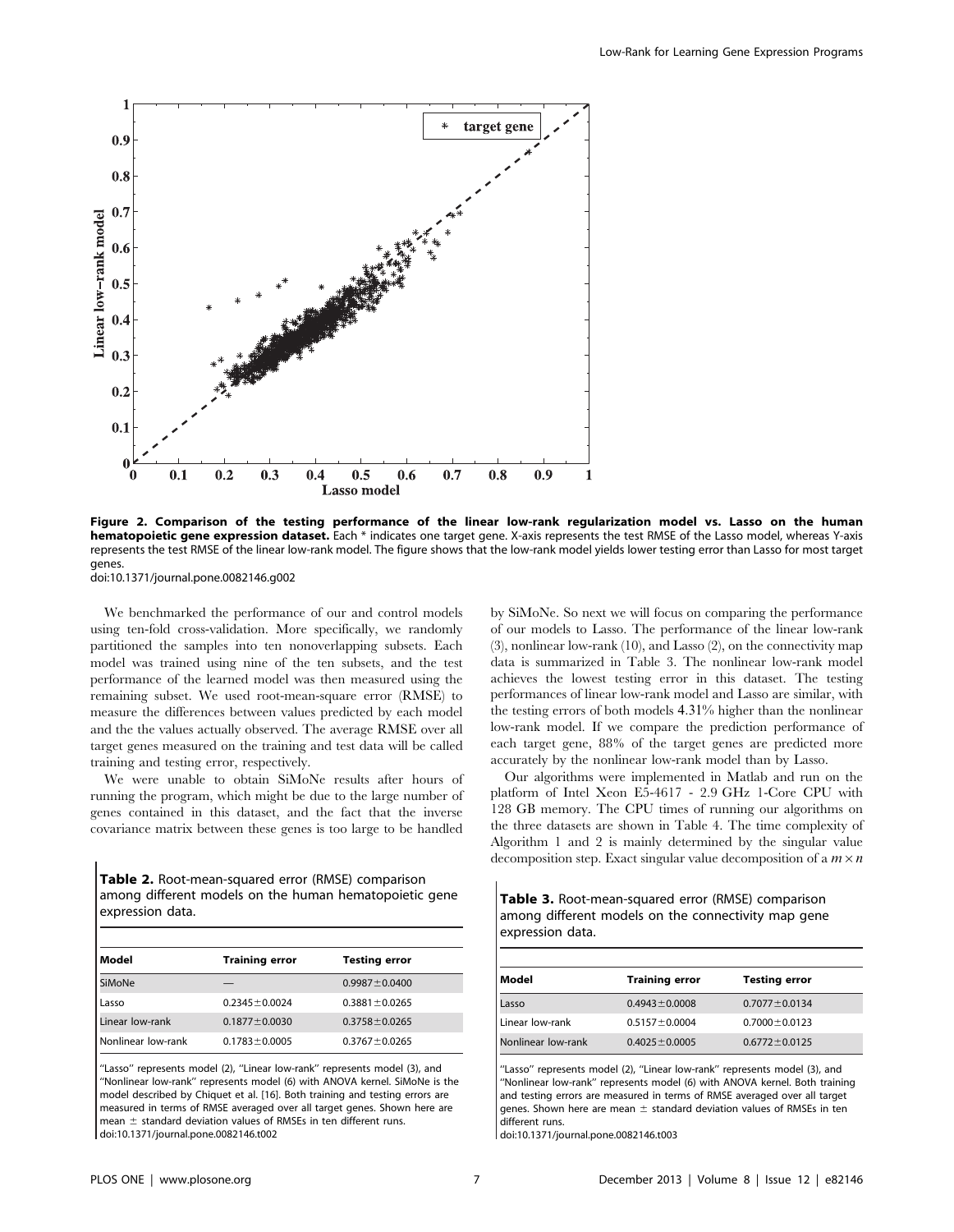Table 4. CPU time of running the linear and nonlinear low-rank models.

| l Dataset                           | Linear low-rank (min) | Nonlinear low-rank (min) |
|-------------------------------------|-----------------------|--------------------------|
| Yeast gene expression               | 1.6                   | 0.8                      |
| Human hematopoietic gene expression | 1.0                   | 0.4                      |
| Connectivity map gene expression    | 1067                  | 869                      |

doi:10.1371/journal.pone.0082146.t004

matrix has the time complexity of  $\mathcal{O}(\min(m^2n,mn^2))$ . In our algorithms,  $n$  corresponds to the number of targets. However,  $m$ corresponds to the number of regulators in the linear model, and the number of samples in the nonlinear model. So when the number of samples is smaller than the number of regulators, the nonlinear model actually runs fasters than the linear model (See Table 4).

#### Discussion

Gene expression program learning is an important problem in both basic research as well as practical and applied settings of biotechnology development. In this paper, we formulate the gene expression program learning as a multi-target (more specifically Ltarget) regression problem and use Tikhonov regularization to constrain the space of the L-target mapping. We propose a new form of regularization that constrains the number of independent connectivity patterns between regulator genes and target genes. We use the rank of the connectivity matrix from regulators to targets to represent the number of independent connectivity patterns, and approximate the rank of the matrix using its nuclear norm. The resulting low-rank regularization problem is convex, and we provide an efficient algorithm to find its globally optimal solution.

Previously, in gene expression program learning each target gene is usually treated separately. Because the expression of many genes are highly correlated, it would be beneficial to learn their expression regulation jointly instead of separately. However, it was unclear before on how to model the regulatory relationship from regulators to target genes jointly such that the resulting model is both computationally efficient and able to take the constraints between targets into account. The low-rank regularization provides an effective and yet computationally efficient framework for considering all target genes simultaneously. Experiments on two real gene expression datasets demonstrate that the low-rank model outperforms the Lasso model, one of the most widely used regularization method in gene expression program learning, in terms of prediction accuracy in both datasets.

#### References

- 1. Bansal M, Belcastro V, Ambesi-Impiombato A, Di Bernardo D (2007) How to infer gene networks from expression profiles. Molecular systems biology 3.
- 2. Lamb J, Crawford E, Peck D, Modell J, Blat I, et al. (2006) The connectivity map: using gene-expression signatures to connect small molecules, genes, and disease. Science 313: 1929.
- 3. Friedman N (2004) Inferring cellular networks using probabilistic graphical models. Science 303: 799–805.
- 4. Friedman J, Hastie T, Tibshirani R (2008) Sparse inverse covariance estimation with the graphical lasso. Biostatistics 9: 432–441.
- 5. Grzegorczyk M, Husmeier D (2011) Improvements in the reconstruction of time-varying gene regulatory networks: dynamic programming and regularization by information sharing among genes. Bioinformatics 27: 693–699.
- 6. Faith JJ, Hayete B, Thaden JT, Mogno I, Wierzbowski J, et al. (2007) Largescale mapping and validation of escherichia coli transcriptional regulation from a compendium of expression profiles. PLoS biology 5: e8.

We showed that the low-rank model can also be generalized to nonlinear settings, where we constrain the dimension of the hypothesis space of the L-target regression function. We proved that the resulting problem is still convex and derived an efficient algorithm to find its globally optimal solution. We tested the nonlinear low-rank model on the gene expression datasets. The nonlinear low-rank model produces better testing performance than the linear low-rank model in some datasets, but is comparable to the linear model in other datasets. The lack of improvement comparing to the linear one in some datasets might be due to a) the fact that the number of samples used in these two datasets might be too small to fit a more complex model, and b) the kernel we have tried (ANOVA, Gaussian, and polynomial) might not be a good fit for the gene expression program learning. We expect that the nonlinear model will improve when a larger number of samples become available. So finding or designing the right kernel specifically for gene expression program learning will be the key to improving the nonlinear model.

The two forms of regularization, low-rank and sparsity, described in this paper are complementary to each other, considering two different aspects of gene regulation. A future direction is to combine these two regularizations into a single framework to constrain the connectivity matrix to be simultaneously sparse and low rank.

# Supporting Information

Material S1 For proving Theorems 1 and 2. (PDF)

#### Acknowledgments

We thank A Subramanian for providing us the connectivity map data and for helpful discussions.

#### Author Contributions

Conceived and designed the experiments: GY XX. Performed the experiments: GY MT JC QN XX. Analyzed the data: GY MT JC QN XX. Wrote the paper: GY QN XX.

- 7. Margolin AA, Wang K, Lim WK, Kustagi M, Nemenman I, et al. (2006) Reverse engineering cellular networks. Nature Protocols 1: 662–671.
- 8. Gustafsson M, Hornquist M, Lombardi A (2005) Constructing and analyzing a large-scale geneto-gene regulatory network lasso-constrained inference and biological validation. Computational Biology and Bioinformatics, IEEE/ACM Transactions on 2: 254–261.
- 9. Gardner T, Di Bernardo D, Lorenz D, Collins J (2003) Inferring genetic networks and identifying compound mode of action via expression profiling. Science 301: 102.
- 10. De Jong H (2002) Modeling and simulation of genetic regulatory systems: a literature review. Journal of computational biology 9: 67–103.
- 11. Christley S, Nie Q, Xie X (2009) Incorporating existing network information into gene network inference. PloS one 4: e6799.
- 12. Lee S, Dudley A, Drubin D, Silver P, Krogan N, et al. (2009) Learning a prior on regulatory potential from eqtl data. PLoS genetics 5: e1000358.